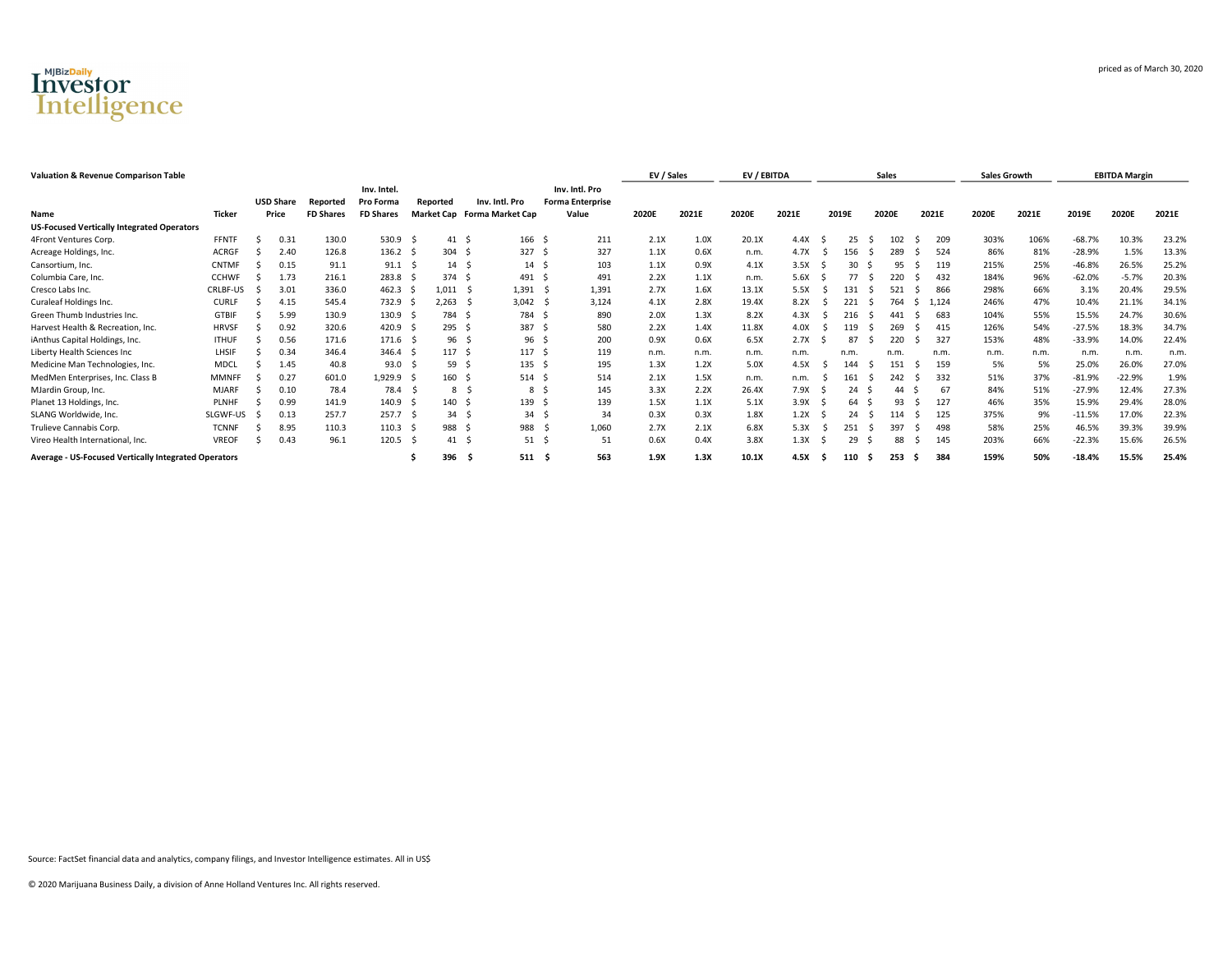

| <b>Valuation &amp; Revenue Comparison Table</b>       |              |                  |                  |                          |     |                   |                         |     |                                           | EV / Sales |       | EV / EBITDA |       |   |       |     | Sales |    |       | <b>Sales Growth</b> |       |           | <b>EBITDA Margin</b> |         |
|-------------------------------------------------------|--------------|------------------|------------------|--------------------------|-----|-------------------|-------------------------|-----|-------------------------------------------|------------|-------|-------------|-------|---|-------|-----|-------|----|-------|---------------------|-------|-----------|----------------------|---------|
|                                                       |              | <b>USD Share</b> | Reported         | Inv. Intel.<br>Pro Forma |     | Reported          | Inv. Intl. Pro          |     | Inv. Intl. Pro<br><b>Forma Enterprise</b> |            |       |             |       |   |       |     |       |    |       |                     |       |           |                      |         |
| Name                                                  | Ticker       | Price            | <b>FD Shares</b> | <b>FD Shares</b>         |     | <b>Market Cap</b> | <b>Forma Market Cap</b> |     | Value                                     | 2020E      | 2021E | 2020E       | 2021E |   | 2019E |     | 2020E |    | 2021E | 2020E               | 2021E | 2019E     | 2020E                | 2021E   |
| <b>Canada-Focused Vertically Integrated Operators</b> |              |                  |                  |                          |     |                   |                         |     |                                           |            |       |             |       |   |       |     |       |    |       |                     |       |           |                      |         |
| 48North Cannabis Corp.                                | <b>NCNNF</b> | 0.11             | 179.6            | 179.6                    |     | 20                | 20                      |     | 20                                        | 1.0X       | 0.7X  | n.m.        | 5.5X  |   |       |     | 20    |    | 27    | 151%                | 32%   | $-76.0%$  | $-11.4%$             | 13.3%   |
| Aphria Inc                                            | APHA-TSE     | 3.06             | 254.2            | 267.6                    |     | 777               | 818                     |     | 849                                       | 1.9X       | 1.6X  | 18.2X       | 9.9X  |   | 297   |     | 454   |    | 536   | 53%                 | 18%   | 0.8%      | 10.3%                | 15.9%   |
| Aurora Cannabis Inc.                                  | ACB          | 0.89             | 1,171.4          | 1,327.3 \$               |     | 1.040             | 1,178                   |     | 1,478                                     | 5.7X       | 3.9X  | n.m.        | 32.5X |   | 199   |     | 261   |    | 379   | 32%                 | 45%   | $-62.8%$  | $-22.4%$             | 12.0%   |
| Auxly Cannabis Group Inc.                             | XLY-CNQ      | 0.25             | 624.2            | 624.2                    |     | 156               | 156                     |     | 160                                       | 2.7X       | 1.3X  | n.m.        | 4.6X  |   |       |     | 59    |    | 121   | n.m.                | 106%  | n.m.      | $-9.2%$              | 28.8%   |
| Canopy Growth Corporation                             | CGC          | 14.46            | 352.0            | 373.6                    |     | 5.090             | 5,403                   |     | 5,403                                     | 11.3X      | 7.3X  | n.m.        | n.m.  |   | 279   |     |       |    | 742   | 71%                 | 55%   | $-103.1%$ | $-41.1%$             | $-4.8%$ |
| Cronos Group Inc.                                     | CRON         | 6.34             | 375.3            | 375.3                    | - 5 | 2,379             | 2,379<br>- 5            |     | 2,379                                     | 22.7X      | 9.9X  | n.m.        | n.m.  |   | 24    |     | 105   |    | 240   | 341%                | 129%  | n.m.      | $-39.1%$             | 6.6%    |
| Emerald Health Therapeutics Inc.                      | <b>EMHTF</b> | 0.15             | 189.5            | 189.5                    |     | 28                | 28                      |     | 44                                        | n.m.       | n.m.  | n.m.        | n.m.  |   | n.m   |     | n.m   |    | n.m.  | n.m.                | n.m   | n.m.      | n.m                  | n.m     |
| Flowr Corporation                                     | FLWPF        | 0.45             | 88.0             | 88.0                     |     | 40                | 40                      |     | 40                                        | 0.8X       | 0.3X  | n.m.        | 1.8X  |   |       |     | 47    |    | 114   | 870%                | 144%  | n.m.      | $-7.0%$              | 19.4%   |
| Green Organic Dutchman Holdings Ltd.                  | <b>TGODF</b> | 0.22             | 314.6            | 275.9                    |     | 68                | 60                      |     | 60                                        | 2.7X       | 1.2X  | n.m.        | 44.2X |   |       | 8   | 22    |    | 49    | 176%                | 119%  | n.m.      | $-69.3%$             | 2.8%    |
| <b>GTEC Holdings Ltd.</b>                             | GTEC-TSX     | 0.07             | 123.0            | 123.0                    |     | 9                 |                         | 9\$ | 12                                        | n.m.       | n.m.  | n.m.        | n.m.  |   | n.m   |     | n.m   |    | n.m.  | n.m.                | n.m.  | n.m       | n.m                  | n.m.    |
| Harvest One Cannabis, Inc.                            | <b>HRVOF</b> | 0.07             | 160.7            | 160.7                    |     | 11                | 11                      |     | 12                                        | 0.9X       | n.m.  | n.m.        | n.m.  |   |       | q   | 14    |    | n.m.  | 53%                 | n.m.  | $-130.5%$ | $-52.3%$             | n.m.    |
| HEXO Corp.                                            | HEXO         | 0.79             | 274.1            | 320.1                    |     | 217               | 253                     |     | 253                                       | 3.4X       | 2.1X  | n.m.        | n.m.  |   | 44    |     | 74    |    | 122   | 70%                 | 64%   | $-96.1%$  | $-32.4%$             | 3.2%    |
| OrganiGram Holdings Inc                               | OGI          | 2.03             | 166.5            | 168.5                    |     | 338               | 342S                    |     | 363                                       | 3.1X       | 2.2X  | 11.7X       | 7.1X  |   | 73    |     | 118   |    | 164   | 61%                 | 39%   | 24.3%     | 26.2%                | 31.0%   |
| Tilray, Inc.                                          | <b>TLRY</b>  | 6.61             | 113.0            | 139.0                    |     | 747               | 919                     |     | 1,116                                     | 4.5X       | 3.0X  | n.m.        | n.m.  |   | 167   |     | 246   |    | 372   | 47%                 | 51%   | $-53.7%$  | $-27.6%$             | $-2.1%$ |
| Village Farms International, Inc.                     | VFF          | 3.26             | 58.4             | 53.5                     |     | 190               | 175S                    |     | 250                                       | 1.2X       | 0.8X  | 6.1X        | 3.1X  |   | 182   |     |       |    | 308   | 19%                 | 42%   | 6.3%      | 18.9%                | 26.5%   |
| WeedMD, Inc.                                          | WMD-CA       | 0.32             | 191.9            | 191.9                    |     | 61                | 61 <sup>5</sup>         |     | 82                                        | 1.0X       | 0.6X  | 4.6X        | 2.2X  |   |       | 19  | 79    |    | 127   | 323%                | 61%   | $-30.3%$  | 22.4%                | 30.0%   |
| Average - Canada-Focused Vertically Int. Ops.         |              |                  |                  |                          |     | 698               | 741 \$                  |     | 782                                       | 4.5X       | 2.7X  | 10.2X       | 12.3X | S | 94    | - S | 157   | -5 | 254   | 175%                | 70%   | $-52.1%$  | $-16.7%$             | 14.0%   |

priced as of March 30, 2020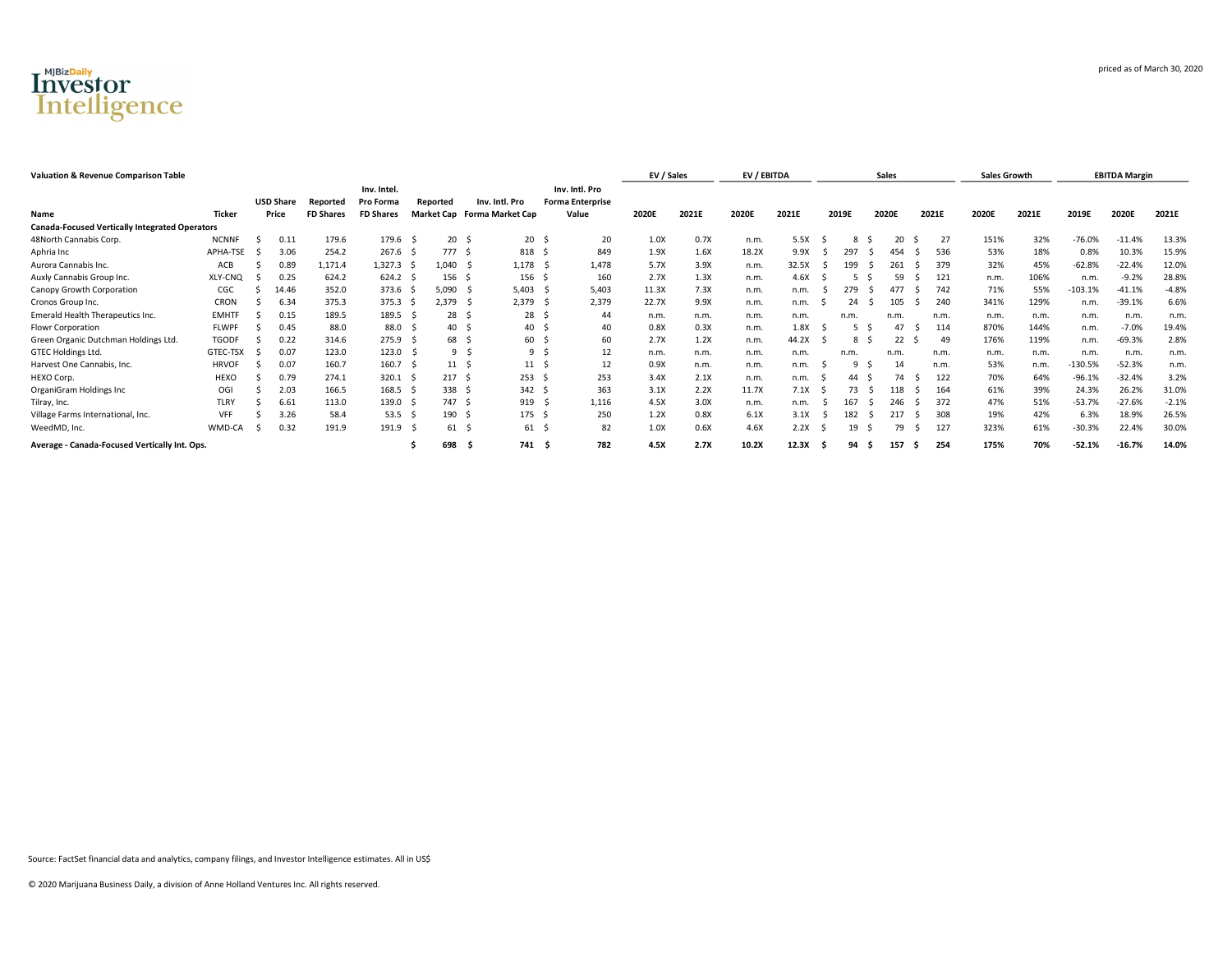

| Name                                               | <b>Ticker</b> |    | <b>USD Share</b><br>Price | Reported<br><b>FD Shares</b> | Inv. Intel.<br>Pro Forma<br><b>FD Shares</b> |     | Reported         | Inv. Intl. Pro<br>Market Cap Forma Market Cap |                  | Inv. Intl. Pro<br><b>Forma Enterprise</b><br>Value | 2020E | 2021E | 2020E   | 2021E |    | 2019E |          | 2020E          | 2021E |       | 2020E  | 2021E | 2019E     | 2020E    | 2021E     |
|----------------------------------------------------|---------------|----|---------------------------|------------------------------|----------------------------------------------|-----|------------------|-----------------------------------------------|------------------|----------------------------------------------------|-------|-------|---------|-------|----|-------|----------|----------------|-------|-------|--------|-------|-----------|----------|-----------|
| Hemp / CBD                                         |               |    |                           |                              |                                              |     |                  |                                               |                  |                                                    |       |       |         |       |    |       |          |                |       |       |        |       |           |          |           |
| Abacus Health Products, Inc.                       | <b>ABAHF</b>  | Š. | 2.95                      | 21.6                         | 21.6 <sub>5</sub>                            |     | 64 S             | 64                                            | - \$             | 64                                                 | 1.5X  | 0.7X  | n.m.    | 3.1X  | -Ś | 15    | -Ś       | 42             | -Ś    | 87    | 171%   | 108%  | $-99.0%$  | $-6.0%$  | 23.5%     |
| cbdMD, Inc.                                        | YCBD          | Š. | 0.85                      | 51.4                         | 59.8 <sup>5</sup>                            |     | 44               | - \$<br>51                                    | - \$             | 51                                                 | 0.8X  | 0.5X  | n.m.    | 2.8X  | S  | 31    | -S       | 65             | .S    | 104   | 109%   | 61%   | $-35.8%$  | $-4.9%$  | 17.6%     |
| Charlotte's Web Holdings, Inc.                     | <b>CWBHF</b>  | -Ś | 4.10                      | 110.3                        | 129.2 <sub>5</sub>                           |     | 452 \$           |                                               | 530 \$           | 530                                                | 3.5X  | 2.0X  | n.m.    | 9.4X  | -S | 110   | - S      | 152            | - Ś   | 259   | 39%    | 70%   | $-15.3%$  | $-8.1%$  | 21.8%     |
| CV Sciences, Inc.                                  | CVSI          | Š. | 0.62                      | 99.6                         | 118.8 <sup>5</sup>                           |     | 62 <sup>5</sup>  |                                               | 74 \$            | 74                                                 | 2.3X  | 1.5X  | n.m.    | 4.8X  | S  | 54    | - S      | 32             | - S   | 49    | $-41%$ | 54%   | 0.3%      | $-25.8%$ | 31.6%     |
| Elixinol Global Ltd.                               | <b>ELLXF</b>  | -Ś | 0.17                      | 137.9                        | 137.9 <sup>5</sup>                           |     | 24S              |                                               | 24S              | 24                                                 | 1.3X  | 1.3X  | n.m.    | n.m.  | -S | 18    | - S      | 18             | - Ś   | 19    | 0%     | 5%    | $-83.1%$  | $-53.3%$ | $-53.4%$  |
| Emerald Health Therapeutics Inc.                   | <b>EMHTF</b>  | -Ś | 0.15                      | 189.5                        | $189.5$ \$                                   |     | 28 <sup>5</sup>  |                                               | 28 <sup>5</sup>  | 44                                                 | n.m.  | n.m.  | n.m.    | n.m.  |    | n.m.  |          | n.m.           |       | n.m.  | n.m.   | n.m.  | n.m.      | n.m.     | n.m.      |
| Green Growth Brands, Inc.                          | <b>GGBXF</b>  |    | 0.09                      | 238.1                        | 357.7 S                                      |     | 22S              | 33                                            | - Ś              | 133                                                | 1.1X  | 0.8X  | n.m.    | 13.9X | -S | 45    | - S      | 120            | .S    | 165   | 167%   | 37%   | $-102.5%$ | $-16.9%$ | 5.8%      |
| Neptune Wellness Solutions, Inc.                   | NEPT-CA       | -Ś | 1.16                      | 97.4                         | 97.4 <sup>5</sup>                            |     | 113S             |                                               | 113 <sup>5</sup> | 113                                                | 1.9X  | 1.0X  | n.m.    | 3.3X  | S  | 22    | - S      | 60             | .S    | 119   | 178%   | 98%   | $-74.9%$  | $-2.2%$  | 28.8%     |
| Average - Hemp / CBD                               |               |    |                           |                              |                                              | .s  | 101 S            |                                               | 115 <sub>5</sub> | 129                                                | 1.8X  | 1.1X  | #DIV/0! | 6.2X  | -S | 42    | - S      | 70             | - S   | 114   | 89%    | 62%   | $-58.6%$  | $-16.7%$ | 10.8%     |
| Pharmaceutical                                     |               |    |                           |                              |                                              |     |                  |                                               |                  |                                                    |       |       |         |       |    |       |          |                |       |       |        |       |           |          |           |
| Arena Pharmaceuticals, Inc.                        | ARNA          | -S | 42.12                     | 52.1                         | 52.1                                         | - S | $2,196$ \$       | 2,196                                         | S.               | 2,196                                              | n.m.  | 26.2X | n.m.    | n.m   | .S | 806   | -Ś       | $\overline{7}$ | - Ś   | 84    | -99%   | n.m.  | 61.2%     | n.m.     | n.m.      |
| Cara Therapeutics Inc                              | CARA          | -S | 13.26                     | 46.9                         | 46.9                                         | - Ś | 621 S            | 621                                           | - \$             | 621                                                | 32.0X | 12.4X | n.m.    | n.m.  | S  | 20    | -S       | 19             | - Ś   | 50    | $-2%$  | 157%  | n.m.      | n.m.     | $-180.5%$ |
| Corbus Pharmaceuticals Holdings Inc.               | CRBP          | Ŝ. | 5.51                      | 73.3                         | 73.3 <sup>5</sup>                            |     | 404              | 404<br>- \$                                   | -S               | 404                                                | 33.0X | 8.5X  | n.m.    | n.m   | S  | 36    | - S      | 12             | - Ś   | 47    | $-66%$ | 287%  | n.m.      | n.m.     | n.m.      |
| GW Pharmaceuticals PLC Sponsored ADR               | GWPH          | -S | 85.18                     | 30.7                         | 30.7                                         | - S | 2,617            | 2,617<br>- S                                  | - S              | 2,617                                              | 4.9X  | 3.1X  | n.m.    | 10.2X | -S | 311   | - S      | 536            | .S    | 843   | 72%    | 57%   | $-31.7%$  | $-4.3%$  | 30.3%     |
| MediPharm Labs Corp.                               | <b>MEDIF</b>  | Š. | 1.17                      | 136.6                        | $136.6$ \$                                   |     | 160              | 160<br>- S                                    | - S              | 160                                                | 1.6X  | 1.1X  | 8.3X    | 3.9X  | S  | 91    | -S       | 98             | .S    | 146   | 8%     | 48%   | 19.2%     | 19.6%    | 27.9%     |
| Ultragenyx Pharmaceutical, Inc.                    | RARE          |    | 44.32                     | 59.7                         | 59.7 \$                                      |     | 2,647            | 2,647<br>- S                                  | -S               | 2,647                                              | 14.7X | 8.8X  | n.m.    | n.m.  | -S | 104   | -S       | 180            | \$.   | 300   | 73%    | 67%   | n.m.      | n.m.     | $-84.7%$  |
| Zynerba Pharmaceuticals Inc                        | ZYNE          | Ŝ. | 3.67                      | 23.6                         | 23.6                                         | - S | 86               | - Ś<br>86                                     | - Ś              | 86                                                 | n.m.  | 5.3X  | n.m.    | n.m.  | S  |       | -S       |                | -S    | 16    | n.m.   | n.m.  | n.m.      | n.m.     | n.m.      |
| Average - Pharmaceutical                           |               |    |                           |                              |                                              | Ŝ   | 1,247            | - \$<br>1,247                                 | - \$             | 1,247                                              | 17.2X | 9.4X  | 8.3X    | 7.1X  | -Ś | 196   | - S      | 122            | Ŝ.    | 212   | $-2%$  | 123%  | 16.2%     | 7.6%     | $-51.7%$  |
| <b>Ancillary Products &amp; Services</b>           |               |    |                           |                              |                                              |     |                  |                                               |                  |                                                    |       |       |         |       |    |       |          |                |       |       |        |       |           |          |           |
| Akerna Corp.                                       | <b>KERN</b>   | Ŝ. | 5.02                      | 13.1                         | 14.3 <sup>5</sup>                            |     | 66 \$            |                                               | 72 \$            | 72                                                 | 3.4X  | 1.9X  | n.m.    | n.m.  | -S | 13    | - S      | 21             | - Ś   | 37    | 69%    | 73%   | n.m.      | $-50.8%$ | $-8.2%$   |
| Canopy Rivers, Inc. Class A                        | <b>CNPOF</b>  | Ŝ. | 0.59                      | 194.8                        | 194.8 \$                                     |     | 115S             |                                               | $115 \quad$ \$   | 115                                                | 3.9X  | 1.2X  | 7.0X    | 2.2X  | -S |       | 13<br>-S | 30             | - Ś   | 94    | 127%   | 219%  | 2.9%      | 55.5%    | 56.2%     |
| Greenlane Holdings, Inc. Class A                   | <b>GNLN</b>   |    | 1.98                      | 93.8                         | 41.9 \$                                      |     | 186 \$           | 83                                            | - S              | 83                                                 | 0.6X  | 0.5X  | n.m.    | 13.1X | -S | 185   | - S      | 135            | -S    | 172   | $-27%$ | 27%   | $-7.0%$   | $-8.5%$  | 3.7%      |
| GrowGeneration Corp.                               | GRWG          |    | 4.00                      | 42.2                         | 42.7 \$                                      |     | 169              | 171<br>- S                                    | - S              | 171                                                | 1.3X  | 0.9X  | 13.4X   | 7.3X  | -S |       | 80<br>-S | 133            | .s    | 182   | 67%    | 36%   | 8.3%      | 9.6%     | 13.0%     |
| Innovative Industrial Properties Inc               | <b>IIPR</b>   |    | 80.12                     | 19.1                         | 16.7 <sup>5</sup>                            |     | 1.533 S          | 1,337                                         | - S              | 1,158                                              | 10.7X | 7.3X  | 12.3X   | 7.9X  | -S |       | 45<br>-S | 108            | .s    | 159   | 141%   | 47%   | 75.0%     | 87.6%    | 92.2%     |
| KushCo Holdings, Inc.                              | <b>KSHB</b>   |    | 0.69                      | 119.9                        | $119.1 \quad$ \$                             |     | 83               | 82<br>- S                                     | - S              | 93                                                 | 0.6X  | 0.4X  | n.m.    | 7.7X  | -S | 148   | -S       | 169            | - Ś   | 257   | 14%    | 53%   | $-19.1%$  | $-8.4%$  | 4.7%      |
| MediPharm Labs Corp.                               | LABS-CA       |    | 1.15                      | 136.6                        | 136.6 <sup>5</sup>                           |     | 157              | - \$<br>157                                   | - S              | 157                                                | 1.6X  | 1.1X  | 8.2X    | 3.9X  | Ś  | 91    | -Ś       | 98             | .S    | 146   | 8%     | 48%   | 19.2%     | 19.6%    | 27.9%     |
| New Age Beverages Corp                             | <b>NBEV</b>   |    | 1.35                      | 87.6                         | 87.6 <sup>5</sup>                            |     | 118 <sup>5</sup> | 118                                           | - S              | 139                                                | 0.5X  | 0.5X  | n.m.    | 15.1X | -S | 254   | -S       | 257            | .S    | 290   | 1%     | 13%   | $-6.6%$   | $-8.2%$  | 3.2%      |
| Scotts Miracle-Gro Company Class A                 | SMG           |    | 105.67                    | 57.1                         | $57.1 \quad$                                 |     | $6,035$ \$       | $6,035$ \$                                    |                  | 8,205                                              | 2.4X  | 2.3X  | 13.9X   | 13.2X | S. | 3.207 | -S       | 3.401          | S.    | 3,508 | 6%     | 3%    | 17.4%     | 17.4%    | 17.8%     |
| Supreme Cannabis Company Inc                       | FIRE-CA       |    | 0.20                      | 359.2                        | 359.2 S                                      |     | 74 \$            |                                               | 74 S             | 141                                                | 2.4X  | 1.5X  | n.m.    | 8.1X  | -Ś | 34    | -Ś       | 58             | -Ś    | 92    | 72%    | 58%   | $-29.2%$  | $-3.7%$  | 18.9%     |
| Valens GroWorks Corp.                              | <b>VGWCF</b>  |    | 1.68                      | 127.2                        | 134.3 <sup>5</sup>                           |     | 214S             |                                               | 226 <sub>5</sub> | 226                                                | 1.8X  | 1.3X  | 4.2X    | 3.2X  | S  | 50    | -S       | 125            | - Ś   | 169   | 149%   | 35%   | 46.7%     | 43.1%    | 41.3%     |
| <b>Average - Ancillary Products &amp; Services</b> |               |    |                           |                              |                                              |     | 795              | 770                                           | -S               | 960                                                | 2.7X  | 1.7X  | 9.8X    | 8.2X  | -Ś | 374   | - Ś      | 412            | - Ś   | 464   | 57%    | 56%   | 10.8%     | 13.9%    | 24.6%     |

Valuation & Revenue Comparison Table **EBITDA** Margin **COMPATISON** EV / Sales EV / EBITDA Sales Sales Sales Sales Sales Sales Sales Sales Sales Sales Sales Sales Sales Sales Sales Sales Sales Sales Sales Sales Sales Sales S

priced as of March 30, 2020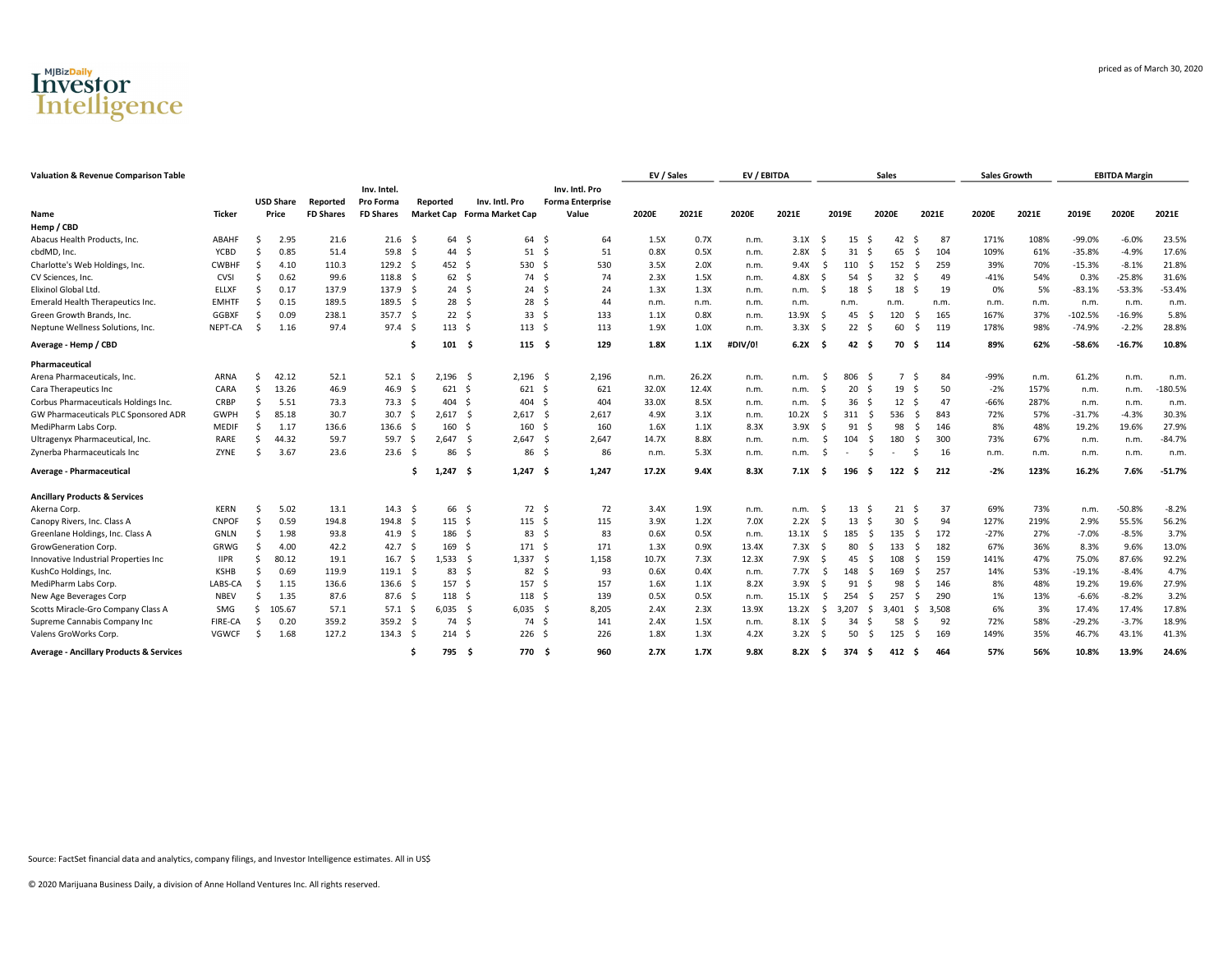

| <b>Stock Price Performance</b><br>% Returns of Stocks Over: |               |         |                 |         |         |         |                   |                    |         |         |              |             |  |
|-------------------------------------------------------------|---------------|---------|-----------------|---------|---------|---------|-------------------|--------------------|---------|---------|--------------|-------------|--|
|                                                             |               |         |                 |         |         |         |                   | <b>Second Half</b> | % Off   | % Off   |              |             |  |
|                                                             |               | Past    | <b>Month To</b> | Year To |         |         | <b>First Half</b> | July-Dec           | 52 Week | 52 Week | 52 Week High | 52 Week Low |  |
| Name                                                        | <b>Ticker</b> | Week    | Date            | Date    | 2018    | 2019    | Jan-Jun 2019      | 2019               | High    | Low     | Date         | Date        |  |
| <b>US-Focused Vertically Integrated Operators</b>           |               |         |                 |         |         |         |                   |                    |         |         |              |             |  |
| 4Front Ventures Corp.                                       | <b>FFNTF</b>  | 4.5     | $-5.3$          | $-30.6$ | 89.0    | $-33.5$ | 65.6              | $-59.8$            | $-84.0$ | 16.8    | 03/29/2019   | 03/16/2020  |  |
| Acreage Holdings, Inc.                                      | <b>ACRGF</b>  | 3.9     | $-39.7$         | $-59.4$ |         | $-68.9$ | $-13.6$           | $-64.0$            | $-89.3$ | 53.0    | 04/18/2019   | 03/19/2020  |  |
| Cansortium, Inc.                                            | <b>CNTMF</b>  | $-16.7$ | $-40.2$         | $-66.3$ |         |         |                   | $-72.5$            | $-91.5$ | $-16.7$ | 06/03/2019   | 03/25/2020  |  |
| Columbia Care, Inc.                                         | <b>CCHWF</b>  | 16.1    | $-42.1$         | $-30.5$ |         |         |                   | $-52.6$            | $-76.0$ | $-1.9$  | 05/01/2019   | 03/27/2020  |  |
| Cresco Labs Inc.                                            | CRLBF-US      | 1.4     | $-34.6$         | $-56.1$ | 176.7   | 1.7     | 52.4              | $-33.3$            | $-74.4$ | 46.9    | 04/01/2019   | 03/18/2020  |  |
| Curaleaf Holdings Inc.                                      | <b>CURLF</b>  | 20.6    | $-21.7$         | $-34.2$ |         | 33.1    | 51.3              | $-12.0$            | $-62.6$ | 34.4    | 05/01/2019   | 03/23/2020  |  |
| Green Thumb Industries Inc.                                 | <b>GTBIF</b>  | $-1.2$  | $-15.1$         | $-38.6$ | 9.1     | 21.4    | 38.8              | $-12.5$            | $-60.3$ | 46.8    | 04/08/2019   | 03/16/2020  |  |
| Harvest Health & Recreation, Inc.                           | <b>HRVSF</b>  | $-18.6$ | $-60.2$         | $-70.8$ | 4.7     | $-39.9$ | 17.6              | $-48.9$            | $-91.0$ | 60.4    | 04/04/2019   | 03/18/2020  |  |
| iAnthus Capital Holdings, Inc.                              | <b>ITHUF</b>  | $-14.7$ | $-33.8$         | $-61.8$ | 104.6   | $-64.0$ | $-17.2$           | $-56.5$            | $-90.0$ | 58.1    | 04/03/2019   | 03/19/2020  |  |
| Liberty Health Sciences Inc                                 | LHSIF         | 10.3    | $-17.0$         | $-29.0$ | $-58.0$ | $-30.7$ | $-28.6$           | $-3.0$             | $-51.5$ | 17.9    | 04/08/2019   | 03/23/2020  |  |
| Medicine Man Technologies, Inc.                             | MDCL          | $-2.7$  | $-22.9$         | $-45.9$ | $-45.5$ | 112.7   | 157.1             | $-17.3$            | $-62.7$ | 13.3    | 04/18/2019   | 03/19/2020  |  |
| MedMen Enterprises, Inc. Class B                            | <b>MMNFF</b>  | $-1.3$  | 10.0            | $-50.0$ |         | $-81.1$ | $-7.8$            | $-79.5$            | $-91.3$ | 90.4    | 03/29/2019   | 03/19/2020  |  |
| MJardin Group, Inc.                                         | <b>MJARF</b>  | 0.0     | $-7.0$          | $-45.7$ |         | $-95.3$ | $-66.2$           | $-86.0$            | $-95.8$ | 32.8    | 03/29/2019   | 03/12/2020  |  |
| Planet 13 Holdings, Inc.                                    | <b>PLNHF</b>  | $-14.1$ | $-40.1$         | $-49.6$ |         | 79.8    | 83.5              | $-2.0$             | $-61.1$ | 23.7    | 04/18/2019   | 03/19/2020  |  |
| SLANG Worldwide, Inc.                                       | SLGWF-US      | $-6.7$  | $-39.6$         | $-62.1$ |         |         |                   | $-72.7$            | $-93.3$ | 4.8     | 04/09/2019   | 03/19/2020  |  |
| Trulieve Cannabis Corp.                                     | <b>TCNNF</b>  | 8.9     | $-6.4$          | $-24.4$ |         | 46.5    | 36.0              | 7.7                | $-39.3$ | 43.7    | 04/04/2019   | 03/19/2020  |  |
| Vireo Health International, Inc.                            | <b>VREOF</b>  | 3.7     | $-32.5$         | $-60.3$ |         |         |                   | $-58.8$            | $-91.0$ | 72.3    | 04/04/2019   | 03/18/2020  |  |
| <b>Average - US-Focused Vertically Integrated Operators</b> |               | $-0.4$  | $-26.4$         | $-48.0$ | 40.1    | $-9.1$  | 28.4              | $-42.6$            | $-76.8$ | 35.1    |              |             |  |
| <b>Broad Market Indicies</b>                                |               |         |                 |         |         |         |                   |                    |         |         |              |             |  |
| S&P 500                                                     | <b>SP50</b>   | 6.1     | $-11.1$         | $-18.7$ | $-6.2$  | 28.9    | 17.3              | 9.8                | $-22.4$ | 17.4    | 02/19/2020   | 03/23/2020  |  |
| Russell 2000                                                | <b>RUT</b>    | 4.3     | $-21.5$         | $-30.6$ | $-12.2$ | 23.7    | 16.2              | 6.5                | $-31.8$ | 16.9    | 01/17/2020   | 03/18/2020  |  |
| NASDAQ Composite Index                                      | COMP          | 5.3     | $-9.3$          | $-13.4$ | $-3.9$  | 35.2    | 20.7              | 12.1               | $-20.8$ | 13.3    | 02/19/2020   | 03/23/2020  |  |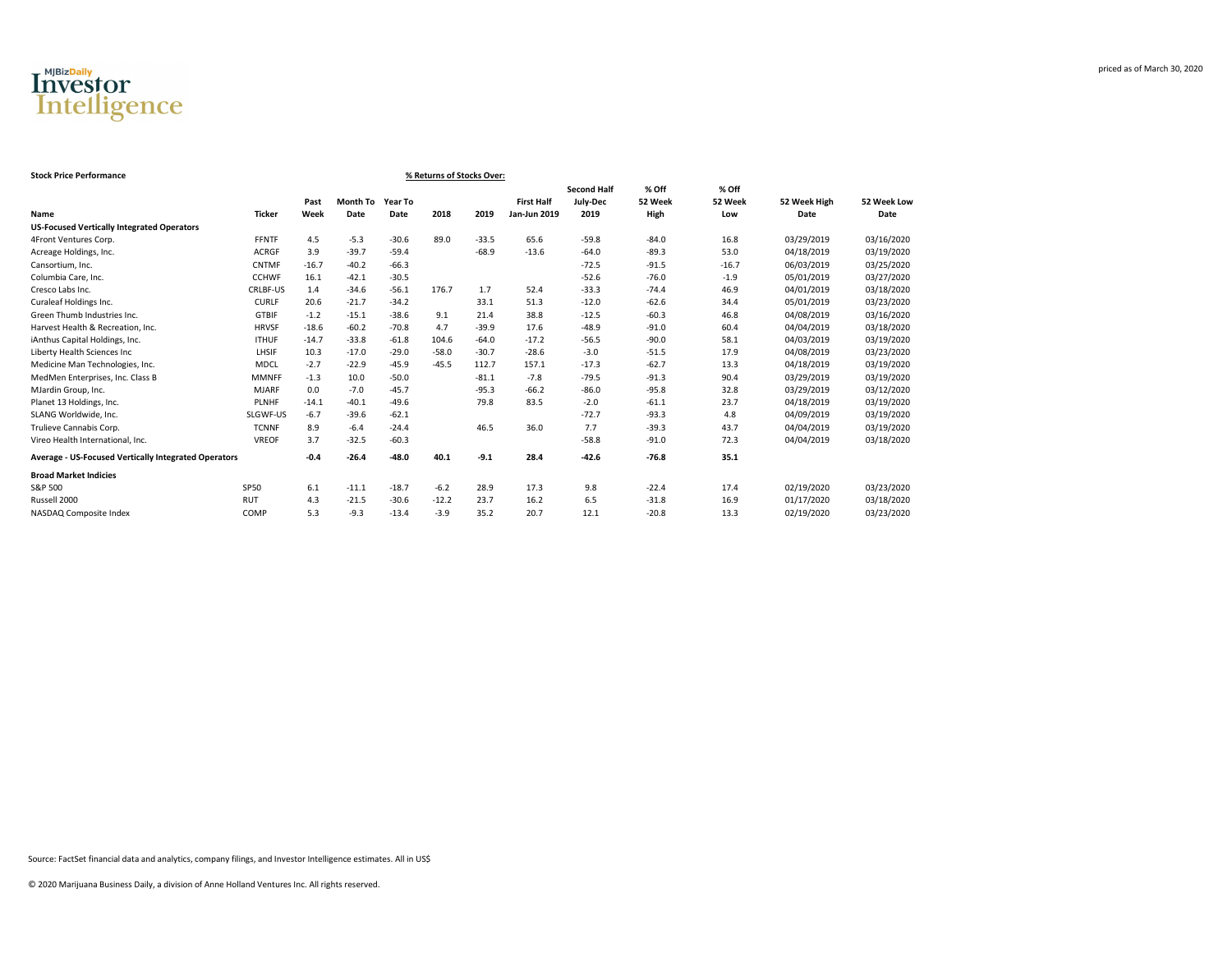

| % Returns of Stocks Over:<br><b>Stock Price Performance</b> |               |         |                 |         |         |         |                     |                    |         |         |              |             |  |
|-------------------------------------------------------------|---------------|---------|-----------------|---------|---------|---------|---------------------|--------------------|---------|---------|--------------|-------------|--|
|                                                             |               |         |                 |         |         |         |                     | <b>Second Half</b> | % Off   | % Off   |              |             |  |
|                                                             |               | Past    | <b>Month To</b> | Year To |         |         | <b>First Half</b>   | July-Dec           | 52 Week | 52 Week | 52 Week High | 52 Week Low |  |
| Name                                                        | <b>Ticker</b> | Week    | Date            | Date    | 2018    | 2019    | <b>Jan-Jun 2019</b> | 2019               | High    | Low     | Date         | Date        |  |
| <b>Canada-Focused Vertically Integrated Operators</b>       |               |         |                 |         |         |         |                     |                    |         |         |              |             |  |
| 48North Cannabis Corp.                                      | <b>NCNNF</b>  | $-18.2$ | $-38.9$         | $-60.7$ |         | $-33.3$ | 47.5                | $-54.8$            | $-89.0$ | $-8.3$  | 05/20/2019   | 03/18/2020  |  |
| Aphria Inc                                                  | APHA-TSE      | 3.8     | $-10.9$         | $-36.1$ | $-58.0$ | $-13.6$ | 17.3                | $-26.4$            | $-67.8$ | 42.9    | 04/05/2019   | 03/16/2020  |  |
| Aurora Cannabis Inc.                                        | ACB           | 19.0    | $-33.8$         | $-58.9$ | $-34.3$ | $-56.5$ | 57.7                | $-72.4$            | $-90.2$ | 42.0    | 04/30/2019   | 03/18/2020  |  |
| Auxly Cannabis Group Inc.                                   | XLY-CNQ       | 1.4     | $-15.5$         | $-34.3$ | $-46.8$ | $-40.7$ | $-11.0$             | $-33.3$            | $-66.2$ | 61.4    | 08/06/2019   | 03/18/2020  |  |
| Canopy Growth Corporation                                   | CGC           | 3.4     | $-23.0$         | $-31.4$ | 13.6    | $-21.5$ | 50.0                | $-47.7$            | $-71.4$ | 48.6    | 04/30/2019   | 03/18/2020  |  |
| Cronos Group Inc.                                           | CRON          | 12.6    | 8.4             | $-17.3$ | 34.4    | $-26.2$ | 53.8                | $-52.0$            | $-65.6$ | 17.6    | 03/29/2019   | 03/16/2020  |  |
| Emerald Health Therapeutics Inc.                            | <b>EMHTF</b>  | 32.1    | 6.7             | $-38.8$ | $-51.5$ | $-88.4$ | $-11.5$             | $-86.9$            | $-95.6$ | 42.7    | 04/10/2019   | 03/19/2020  |  |
| Flowr Corporation                                           | <b>FLWPF</b>  | 21.9    | $-13.5$         | $-71.0$ |         | $-49.0$ | 53.8                | $-66.8$            | $-91.7$ | 43.8    | 05/24/2019   | 03/16/2020  |  |
| Green Organic Dutchman Holdings Ltd.                        | <b>TGODF</b>  | $-4.3$  | $-34.0$         | $-62.5$ |         | $-68.0$ | 37.0                | $-76.6$            | $-94.0$ | 19.8    | 03/29/2019   | 03/18/2020  |  |
| GTEC Holdings Ltd.                                          | GTEC-TSX      | 5.3     | $-25.9$         | $-51.2$ | $-66.0$ | $-58.2$ | $-7.1$              | $-54.9$            | $-85.7$ | 11.1    | 04/08/2019   | 03/20/2020  |  |
| Harvest One Cannabis, Inc.                                  | <b>HRVOF</b>  | 46.2    | $-1.0$          | $-55.8$ | $-70.5$ | $-50.2$ | 83.2                | $-72.8$            | $-89.6$ | 87.1    | 04/11/2019   | 03/23/2020  |  |
| HEXO Corp.                                                  | <b>HEXO</b>   | 7.3     | $-27.5$         | $-50.3$ | 5.2     | $-53.6$ | 55.1                | $-70.1$            | $-90.5$ | 117.3   | 04/29/2019   | 03/18/2020  |  |
| OrganiGram Holdings Inc                                     | OGI           | 14.7    | $-7.7$          | $-17.1$ | 10.3    | $-31.3$ | 80.5                | $-62.0$            | $-74.0$ | 26.9    | 05/21/2019   | 03/16/2020  |  |
| Tilray, Inc.                                                | <b>TLRY</b>   | 31.2    | $-54.2$         | $-61.4$ |         | $-75.7$ | $-34.0$             | $-63.2$            | $-89.9$ | 167.6   | 03/29/2019   | 03/18/2020  |  |
| Village Farms International, Inc.                           | <b>VFF</b>    | 10.5    | $-20.3$         | $-47.7$ | $-46.8$ | 92.3    | 253.1               | $-45.5$            | $-79.5$ | 46.2    | 04/03/2019   | 03/19/2020  |  |
| WeedMD, Inc.                                                | WMD-CA        | 23.3    | 0.0             | $-47.7$ | $-46.5$ | $-34.4$ | 19.8                | $-45.2$            | $-77.6$ | 73.1    | 04/02/2019   | 03/18/2020  |  |
| Average - Canada-Focused Vertically Int. Operators          |               | 13.1    | $-18.2$         | $-46.4$ | $-29.7$ | $-38.0$ | 46.6                | $-58.2$            | $-82.4$ | 52.5    |              |             |  |
| <b>Broad Market Indicies</b>                                |               |         |                 |         |         |         |                     |                    |         |         |              |             |  |
| S&P 500                                                     | <b>SP50</b>   | 6.1     | $-11.1$         | $-18.7$ | $-6.2$  | 28.9    | 17.3                | 9.8                | $-22.4$ | 17.4    | 02/19/2020   | 03/23/2020  |  |
| Russell 2000                                                | <b>RUT</b>    | 4.3     | $-21.5$         | $-30.6$ | $-12.2$ | 23.7    | 16.2                | 6.5                | $-31.8$ | 16.9    | 01/17/2020   | 03/18/2020  |  |
| NASDAQ Composite Index                                      | COMP          | 5.3     | $-9.3$          | $-13.4$ | $-3.9$  | 35.2    | 20.7                | 12.1               | $-20.8$ | 13.3    | 02/19/2020   | 03/23/2020  |  |